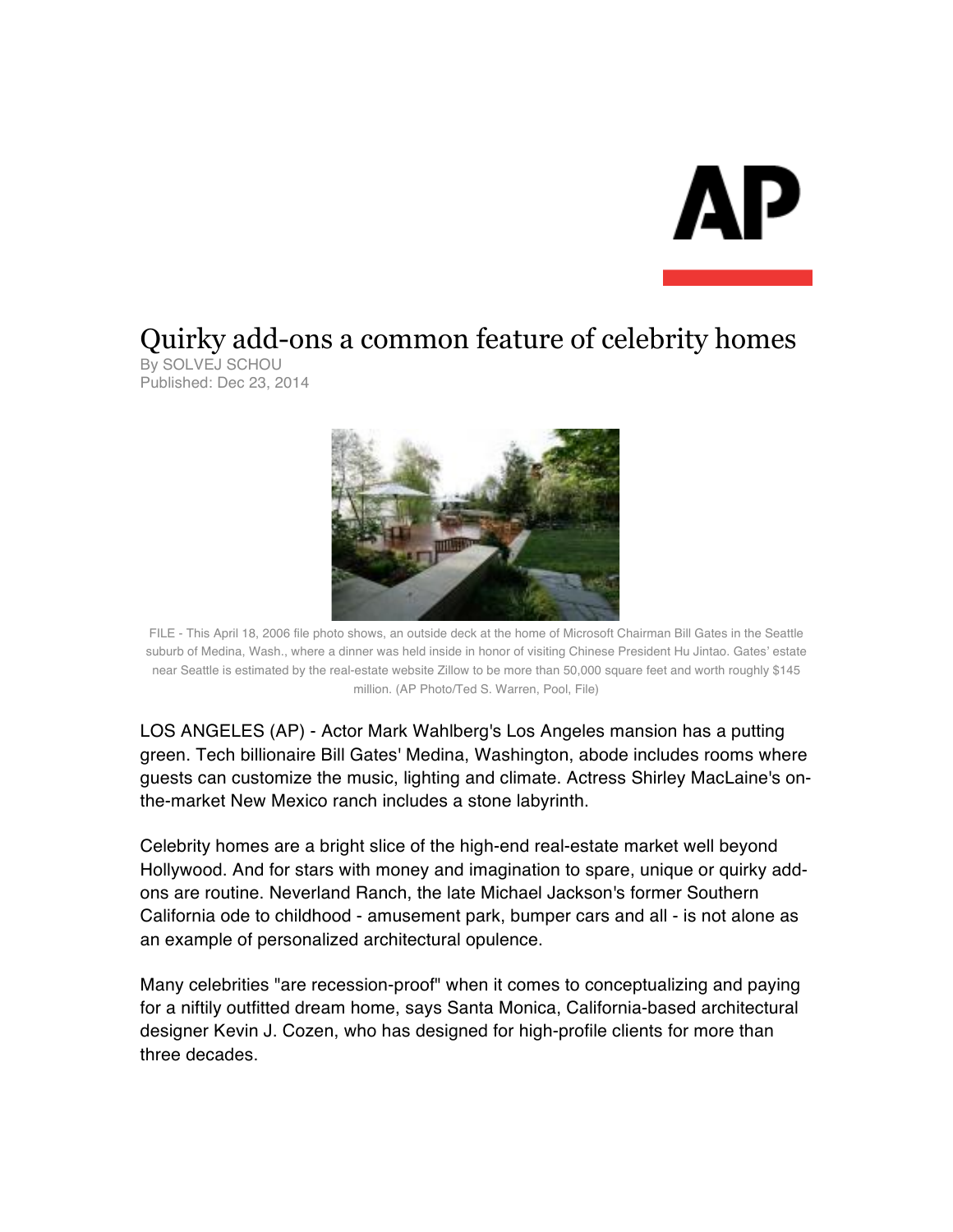For 89-year-old Hugh O'Brian, star of the 1950s and early '60s Western TV series "The Life and Legend of Wyatt Earp," Cozen reduced the scale of the actor's house in the hilly Los Angeles neighborhood of Benedict Canyon to resemble a low-slung Prairie home, with lots of wood and glass to showcase nature-filled views.

"He wanted a Western influence, so it looked like you could tie your horse outside," says Cozen.

According to real estate expert and author Michael Corbett, who hosts "Mansions and Millionaires" on NBC's "Extra," quirky add-ons don't necessarily make homes more valuable to potential buyers, especially if those quirks - say, a boxing ring, or a \$70,000 wall of candy - limit the field of those interested. A celebrity name attached, though, does help.

"The rule of thumb is that celebrity homes don't necessarily sell because they're celebrity homes," Corbett says. "Yet celebrities definitely increase marketability of a property. That increases the speed of the sale and sometimes the value of the property because of the marketability."

Real-estate agent Joshua Altman, who has represented famous faces such as Kim Kardashian and stars on the Bravo TV show "Million Dollar Listing," is more blunt. "The property is attractive simply because of who lives there, not because of the add-ons," he says.

Besides a putting green, Wahlberg's 30,000-square-foot mansion, designed by celebrity architect Richard Landry and located in the gated neighborhood of Beverly Park, also features a full outdoor basketball court, a wine cellar, gym, library, and a rock-landscaped swimming pool with a waterfall and diving rock, according to The Hollywood Reporter.

Landry's other clients include model Gisele Bundchen and her husband, New England Patriots quarterback Tom Brady, and the creator of the "Full House" TV show, Jeff Franklin.

Now on the market, Franklin's home on a Los Angeles hillside has a master bedroom raised 40 feet in the air, with an indoor-outdoor shower. Bundchen and Brady's French chateau-style "eco-mansion," custom-made with sustainable elements such as a gray-water irrigation system, solar paneling and reclaimed cobblestones, was bought in June by rapper and producer Dr. Dre, the Los Angeles Times reported.

MacLaine's New Age beliefs are embedded in every inch of her retreat near Sante Fe, Plaza Blanca Ranch, which she listed for sale earlier this year. The home